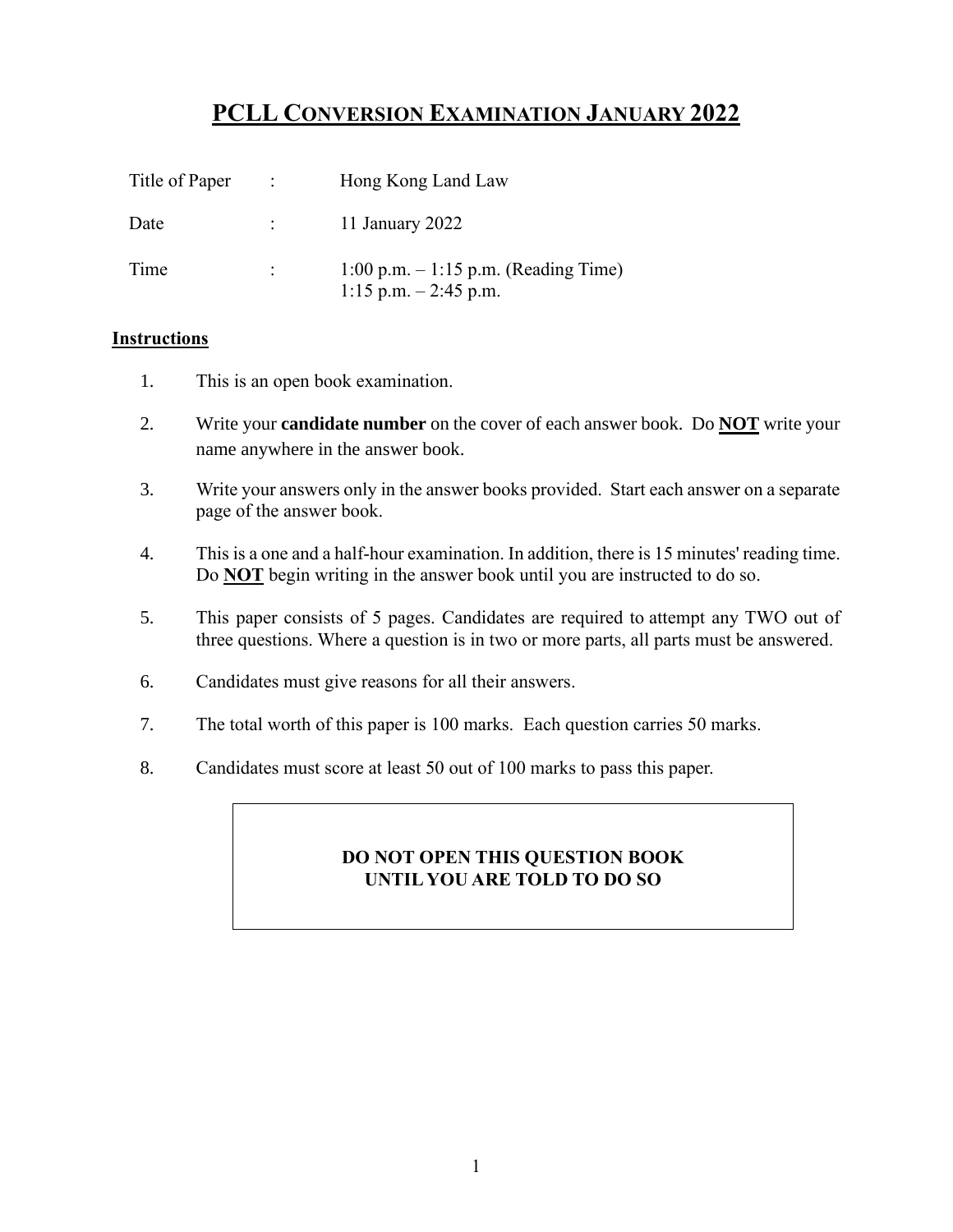## PCLL Conversion Examination January 2022

# Hong Kong Land Law

### **Question 1 (50 marks)**

- **(a)** Alan owns a flat in Wan Chai. The flat is in a multi-storey building on land that the Government granted to the developer Gold Fortune Ltd under Conditions of Exchange dated 1972.
	- (i) Explain what is meant by Conditions of Exchange distinguishing Conditions of Exchange from Conditions of Sale. **(3 marks)**
	- (ii) Did Gold Fortune Ltd receive a legal or equitable interest under the Conditions of Exchange in 1972? **(4 marks)**
	- (iii) It is now 2021 and Alan wishes to sell his flat. How can he prove that he holds the legal interest in his flat? **(6 marks)**
	- (iv) Would your answer to (iii) above differ if the Conditions of Exchange had been dated 1969? **(4 marks)**
- **(b)** In 1985 a plot of land in Sham Shui Po was granted to Mega Construction Ltd ('Mega') by way of Conditions of Sale. A restrictive term in the Conditions of Sale provided that no building might be erected on the land with a height exceeding 50 metres. In 1986, Mega constructed a building 55 metres in height on the land and an occupation permit was issued by the Buildings Department. In 1996, the land and building were sold to Chelsea Development Ltd ('Chelsea') which demolished the building and constructed a replacement building 60 metres in height. Again, an occupation permit was issued by the Buildings Department. This month Chelsea received a notice from the Lands Department informing it that the restrictive term as to the maximum permitted height in the Conditions of Sale had been breached and requiring the building to be demolished.

Chelsea seeks your advice as to:

- (i) whether it is bound by the restrictive term; and
- (ii) whether it has any defence against an action by the Government to require the demolition of the building.

Advise Chelsea. **(20 marks)**

- **(c)** Harmony Developers Ltd ('Harmony') is considering whether to purchase a vacant plot of land in Tai Po in the New Territories. The land was originally granted by Government under a Block Crown lease dated 1906, which contained the usual covenants. In the Schedule to the Block Crown lease, the land is described as 'dry cultivation'. Your client wishes to know:
	- (i) whether the plot can be used for the construction of a hotel; and
	- (ii) whether the plot can be used as a dump for old cars.

Advise Harmony on these two issues. **(13 marks)**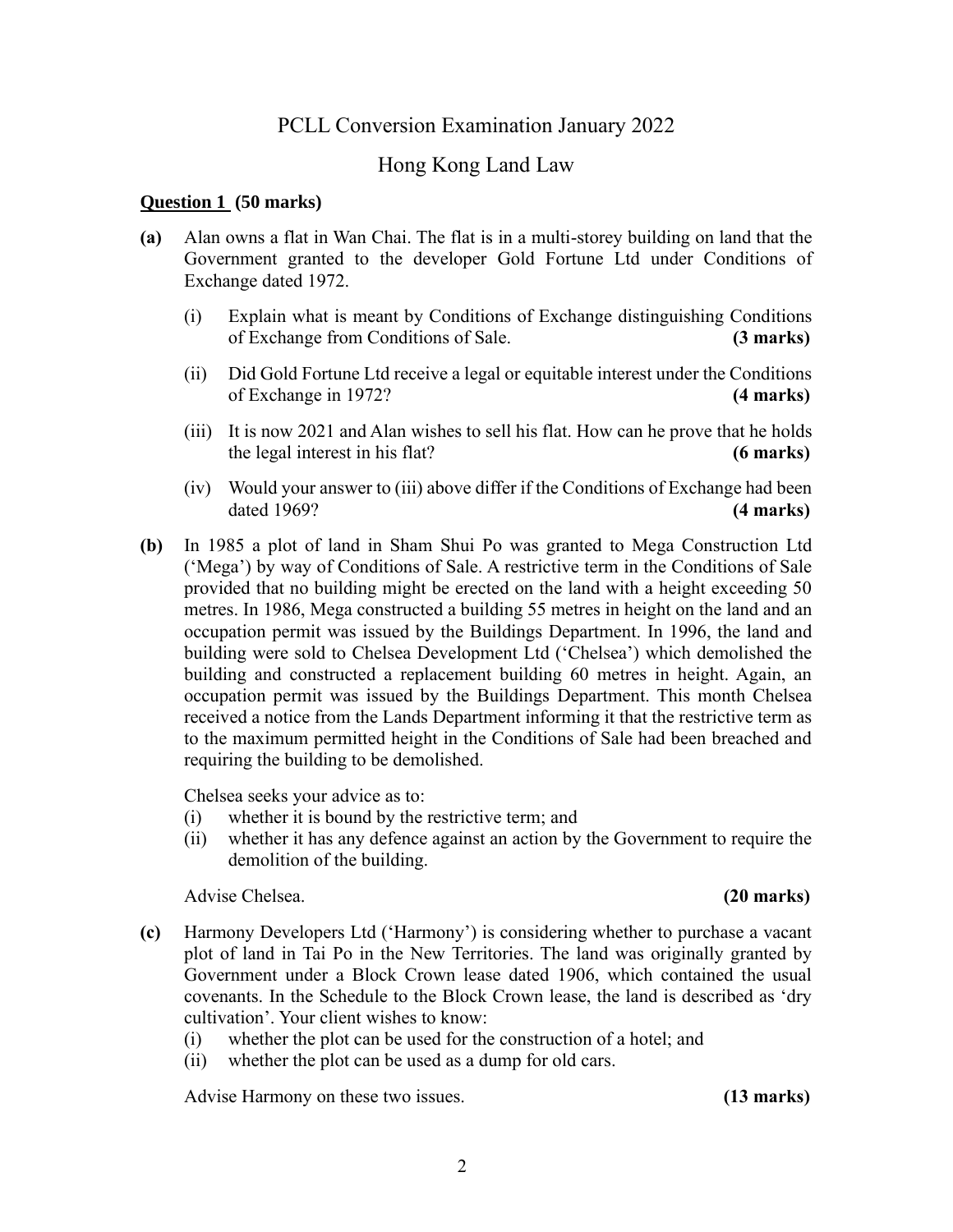### **Question 2 (50 marks)**

- (a) Michael is a male indigenous villager of a recognized village in the New Territories who wishes to build a small house for himself in the village. He does not, however, own any land in the village.
	- (i) Advise him (A) what he must do to secure land upon which to build a small house; and (B) whether any restrictions in respect of the house to be constructed will be imposed. **(10 marks)**
	- (ii) Michael has heard from the village head that he may apply for a certificate of exemption. Explain to him  $(A)$  the purpose of obtaining this certificate; and  $(B)$ whether he has a right to be issued with a certificate of exemption.

### **(8 marks)**

- (iii) The small house has now been constructed in accordance with the statutory requirements and Michael wishes to sell the house to another indigenous villager. Explain (A) what documents of title he must produce by way of proving his good title; and (B) explain the purpose of each document which must be produced to the purchaser. **(8 marks)**
- (b) In November 2018, Timothy agreed to sell his flat in Kennedy Town to Louis for HK\$10 million. When inspecting the flat Louis noted there were two window-type air-conditioners in the flat and two split-level air conditioners. The split-level airconditioners were securely attached to an inside wall with bolts. Completion has just taken place and Louis has moved in. Louis is very upset to discover that the two window-type air conditioners and the two split-level air-conditioners have been removed. On checking the applicable sale and purchase agreement and assignment, she sees that no mention of air-conditioners was made in either of them. Does she have any claim to the air-conditioners against Timothy? **(14 marks)**
- (c) In 2018, Ziggurat Developments Ltd (Ziggurat) developed a block of 20 residential flats on Lot 789. The block is called 'Healthy Buildings'. In 2019, Yasmine bought Flat number 1 Healthy Buildings from Ziggurat. The purchase included one equal undivided 20th share of and in Lot 789 and of and in Healthy Buildings together with the right to the exclusive use of Flat 1.

Ziggurat and Yasmine then executed a Deed of Mutual Covenant for Healthy Buildings ('DMC'). The DMC provides that each owner has the right to the exclusive use of the flat allotted to their parcel of undivided shares. The DMC was registered in the Land Registry.

Explain the legal relationship between the owners of the flats in Healthy Buildings. **(10 marks)**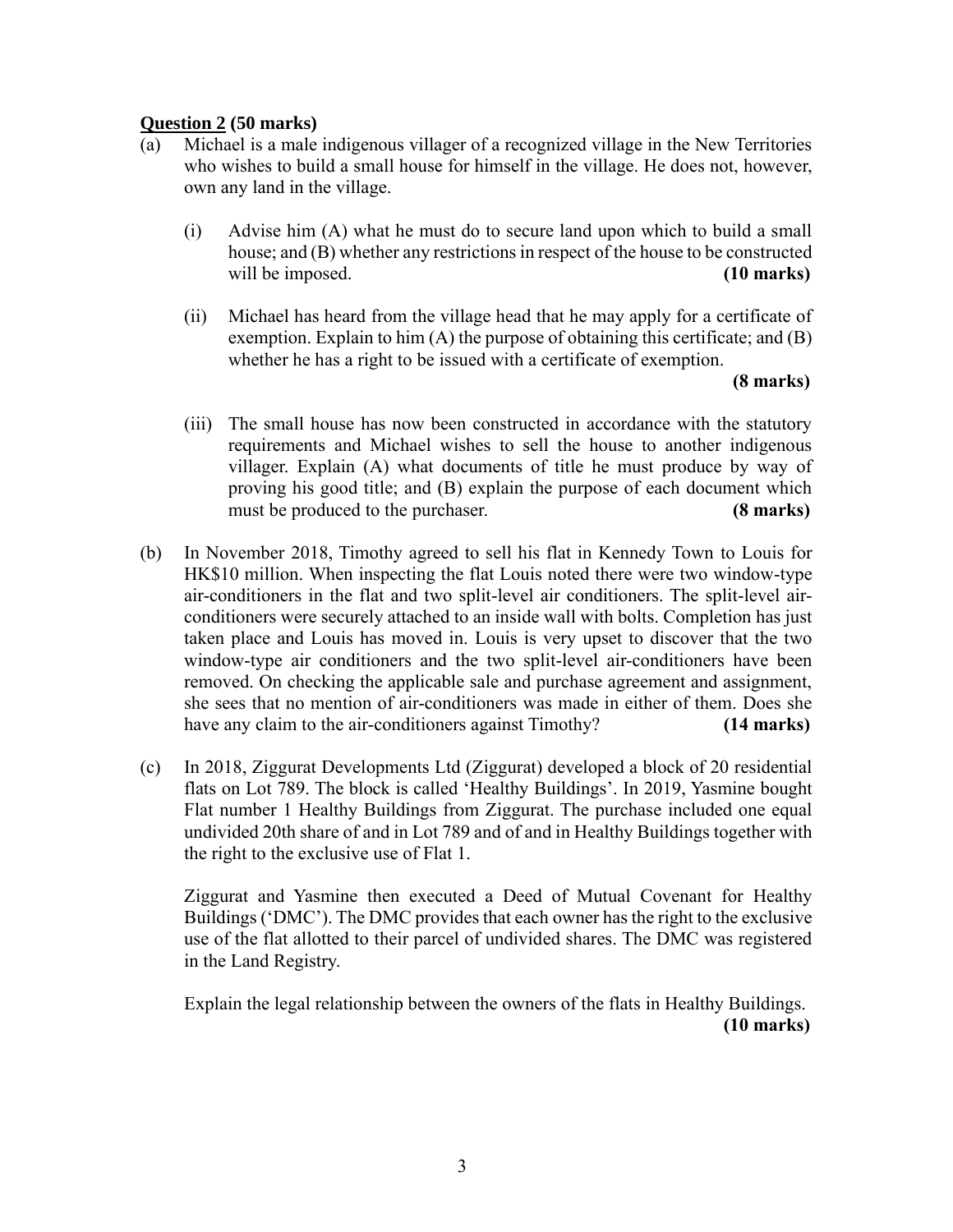### **Question 3 (50 marks)**

(a) In early December 2021, Emperor Co Ltd ('Emperor') agreed orally to sell its commercial premises in Kowloon Tong to Liberty Ltd ('Liberty'). Emperor and Liberty identified the premises as Floor 8, Good Fortune Building, 88 Prince Edward Street, Kowloon. The agreed purchase price was HK\$55 million with the completion date fixed at 5<sup>th</sup> January 2022. They also agreed that Emperor would give vacant possession at completion and include all the fixtures in the building.

Both parties obtained separate legal representation. There was no preliminary sale and purchase agreement.

Emperor's solicitors wrote to Liberty's solicitors on 14th December as follows:

14 December 2021

Dear Sirs

**Re Sale of as Floor 8, Good Fortune Building, 88 Prince Edward Street, Kowloon**

We act for Emperor in the sale of the above premises to your client Liberty. We confirm that Emperor has agreed to sell the premises to your client for HK\$55 million with completion fixed for 5th January 2022.

We are preparing the formal sale and purchase agreement. Please confirm that you have instructions to act for Liberty and let us know whether your client will be purchasing with the aid of a mortgage.

Yours faithfully

Chan and Chan Solicitors

Liberty's solicitor wrote back on  $16<sup>th</sup>$  December:

16 December 2021

Dear Sirs

### **Re Purchase of Floor 8, Good Fortune Building, 88 Prince Edward Street, Kowloon**

Thank you for your letter of  $14<sup>th</sup>$  December 2021. We confirm that we act for Liberty in the purchase of the above premises from your client Emperor. We confirm that Liberty will be purchasing the property with the aid of a mortgage from the Standard Chartered Bank.

Yours faithfully

Wright and Hassel Solicitors

One week later Wright and Hassel wrote to Chan and Chan saying:

23 December 2021

Dear Sirs

**Re Purchase of Floor 8, Good Fortune Building, 88 Prince Edward Street, Kowloon**

We are writing to inform you that our client, Liberty, has decided not to go ahead with the purchase of the above property.

Yours faithfully

Wright and Hassel Solicitors